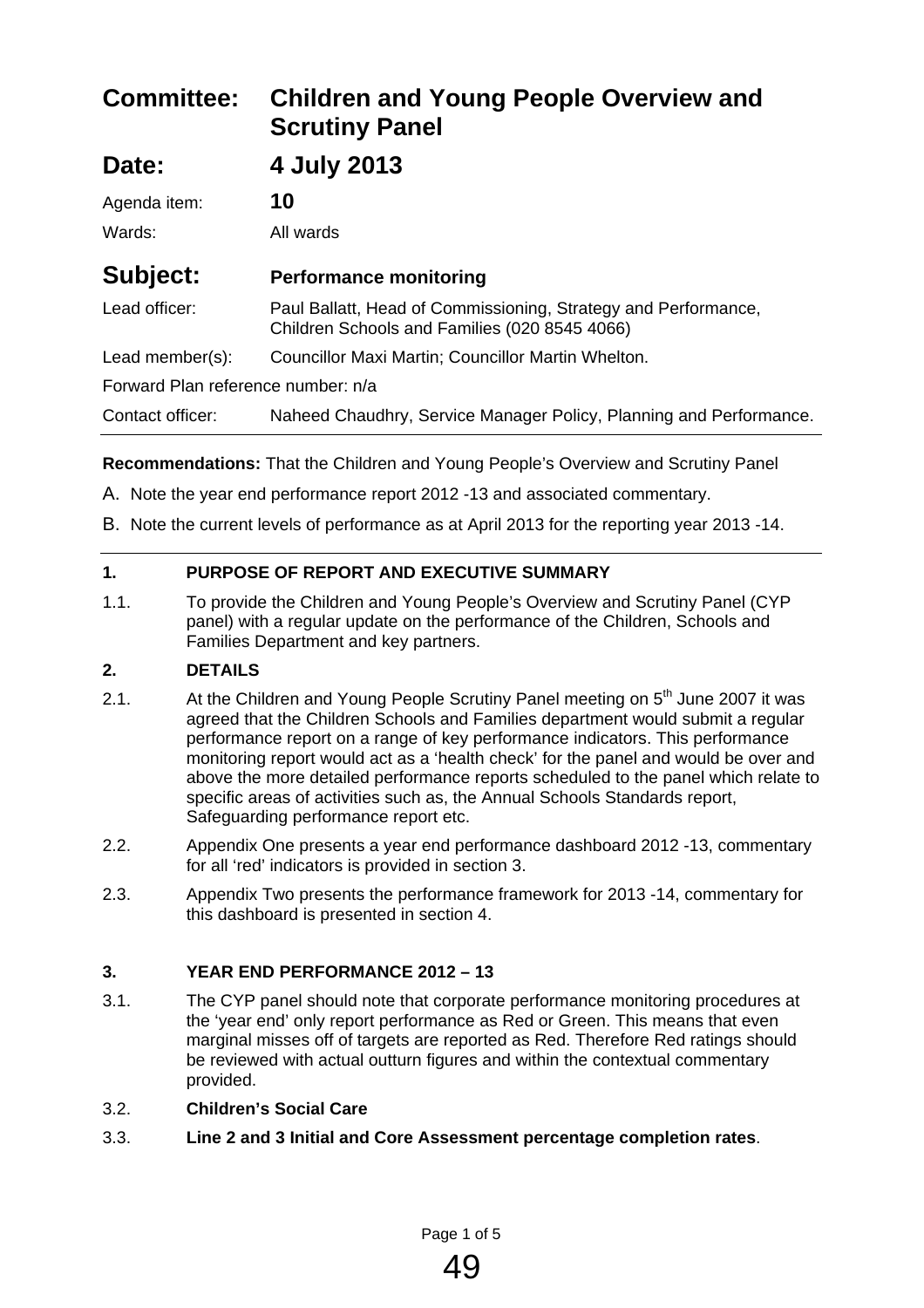- 3.4. Initial assessments, 84% were completed within 10 days this equates to 739 of 885. We have missed our ambitious target of 90% however have demonstrated significant improvement from 2011-12 figures of 63%. Core assessments, 52% were completed within 35 days this equates to 279 of 536, last years outturn was 58%.
- 3.5. The Munro proposals require a greater focus on quality of assessments and interventions rather than a simplistic focus on completion rates. We have set ambitious targets for initial and core assessments for which managers continue to strive for a balance of quality and timeliness. The new Quality Assurance framework of wide scale case file audits shows a continuous improvement in the quality of assessment practise. CSC has been undertaking an extensive change programme including the restructuring of all social work teams including the establishment of MASH and the establishment of the 14+ team. The reengineering of the social work services and recruitment to vacancies will ultimately strengthen social work expertise and improve timeliness and quality.

#### 3.6. **Line 5 Percentage of reviews completed within timescale for Children with Child Protection Plans.**

3.7. A performance of 97% means that 5 out of 140 child protection plan reviews have not been completed on time. This performance indicator records of all reviews taking place through the year, if one is late or missed it is recorded as late/missed for the whole financial period. Our aim is to always conduct reviews within timescale, on 5 occasions these were delayed due to non-quorate or insufficient information from other agencies.

#### 3.8. **Line 6 Percentage of Children with Child Protection Plans visits due completed on time**

All cases that were reported as not visited have now been visited. The reasons for visits not happening during the year will be for a variety of reasons relating primarily to parental non co operation and families avoiding contact.

## 3.9. **Line 7 Percentage of Children that became the subject of a Child Protection Plan for the second or subsequent time**

3.10. We have missed our target by 0.4% this is the equivalent of one child. 17 of 161 children were subject to a children protection plan for the second or subsequent time. This was due to a large sibling group (family of 6) becoming subject to a plan for a second time in February. This should be green even though the target has been missed, it is within bandings regarded as being good by the DfE.

## 3.11. **Line 10 and 11 Number of Special Guardianship Orders and Adoptions**

3.12. We have been working towards a total of 12 Adoptions or Special Guardianship orders this year, we have secured 8. In our Ofsted Inspection of Adoption Services (January 2013) in which we were rated 'Good', inspectors noted that when there are delays in placing children for adoption this is usually for valid reasons, or due to maters beyond the control of the service such as delays with care proceedings.

## 3.13. **Line 12 Stability of placements of Children in care, number of moves (3 or more moves in the year)**

3.14. Placement stability remains high on our agenda with an increasing pool of internal fostering provision and more effective management of challenging young people we are seeing this improve over time although not yet displayed in this cumulative indicator. 16% of all children in care had 3 moves or more during 2012-13, this equates to 22 of 140 children.

## 3.15. **Line 13 Stability of placements of Children in care, length of placement**

50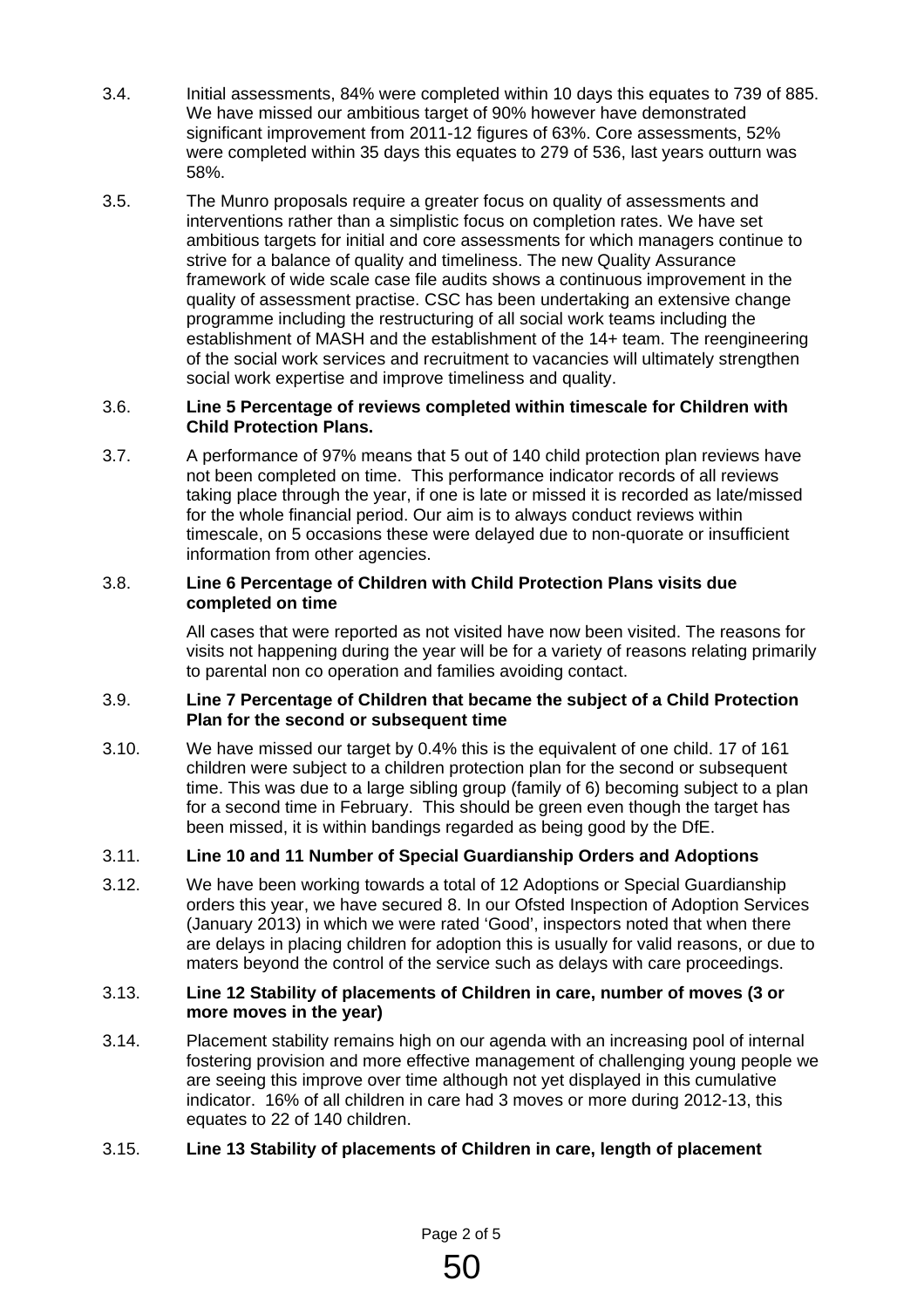3.16. This is a small cohort of children and can be skewed as is the case here by sibling groups. Children in this cohort are under the age of 16, been in care for 2.5 years or more and been in their current placement for 2 years or more. Of the total number of children in care in Merton, only 36 children meet these criteria. Of these, 23 children have not been in their placements for longer than 2 years, with 7 of these children belonging to one of three sibling groups where they are now in permanent placement.

## 3.17. **Line 14 Children in care cases which were reviewed within required timescales**

3.18. 96% of reviews have been delivered within timescale during the year, in real terms this means 5 children of 124 children in care had reviews which were outside of the required timescales in this financial year. The percentage of missed reviews fluctuates during the year as the performance indicator is calculated against the percentage of the number of Looked After Children as at the specified moment in time. A small number of reviews (5) were cancelled and re-arranged due to varied reasons including serious travel disruption, poor weather or unavailability of young person, carers or parents.

## 3.19. **Line 15 Percentage of Children in care participating in their reviews**

3.20. 86% of children in care participated in their review, of the 19 CYP eligible to participate, 16 did so and 3 did not. Generally we would hope for a 90% participation level, this allows for 1 in 10 CYP who make a conscious decision not to participate in their review.

# 3.21. **Line 19 Young Offenders NEET rate (Inverse of EET, assuming NEET).**

3.22. 16% Young Offenders NEET outturn against a target of 10%. ETE figures remain consistently higher than our statistical neighbours and the London area. We are working with less Young People than previously but those we work with are a more challenging cohort of YP with more needs particularly around ETE. We retain good relationships with schools and ETE providers and have support workers that encourage attendance and help retain placements.

# 3.23. **Line 20 Number of Youth Service participation (cumulative figure)**

3.24. We have missed our target of by 0.2% this is equivalent of 2 children of 1800. 1798 of Children have engaged in positive youth activity. As a proportional evaluation this indicator should not be reported as Red.

## **Education and Early Years**

## 3.25. **Line 33 Percentage of Statements issues within 26 weeks without exceptions**

3.26. Ambitious targets were set at 100% management action has been taken during the year to improve the outturn from 86% in 2011-12 to 98% in 2012-13.

## 3.27. **Line 34 Percentage of Statements, issued within 26 weeks with and within exceptions**

3.28. Statutory assessment completion with exceptions continues to be challenging due to our reliance on health for reports as part of the statutory deadline. Management action has been taken during the year to improve the outturn from 82% in 2011-12 to 92% in 2012-13.

## 3.29. **Line 35 Number of short breaks provided (Cumulative figure)**

3.30. Children, young people, their parents and carers can access a short break if they are between 0 and 18 years of age and have a physical or mental impairment, which has a substantial and long term effect on their ability to carry out day-to-day activities. Not all children and families will need the same level of support and short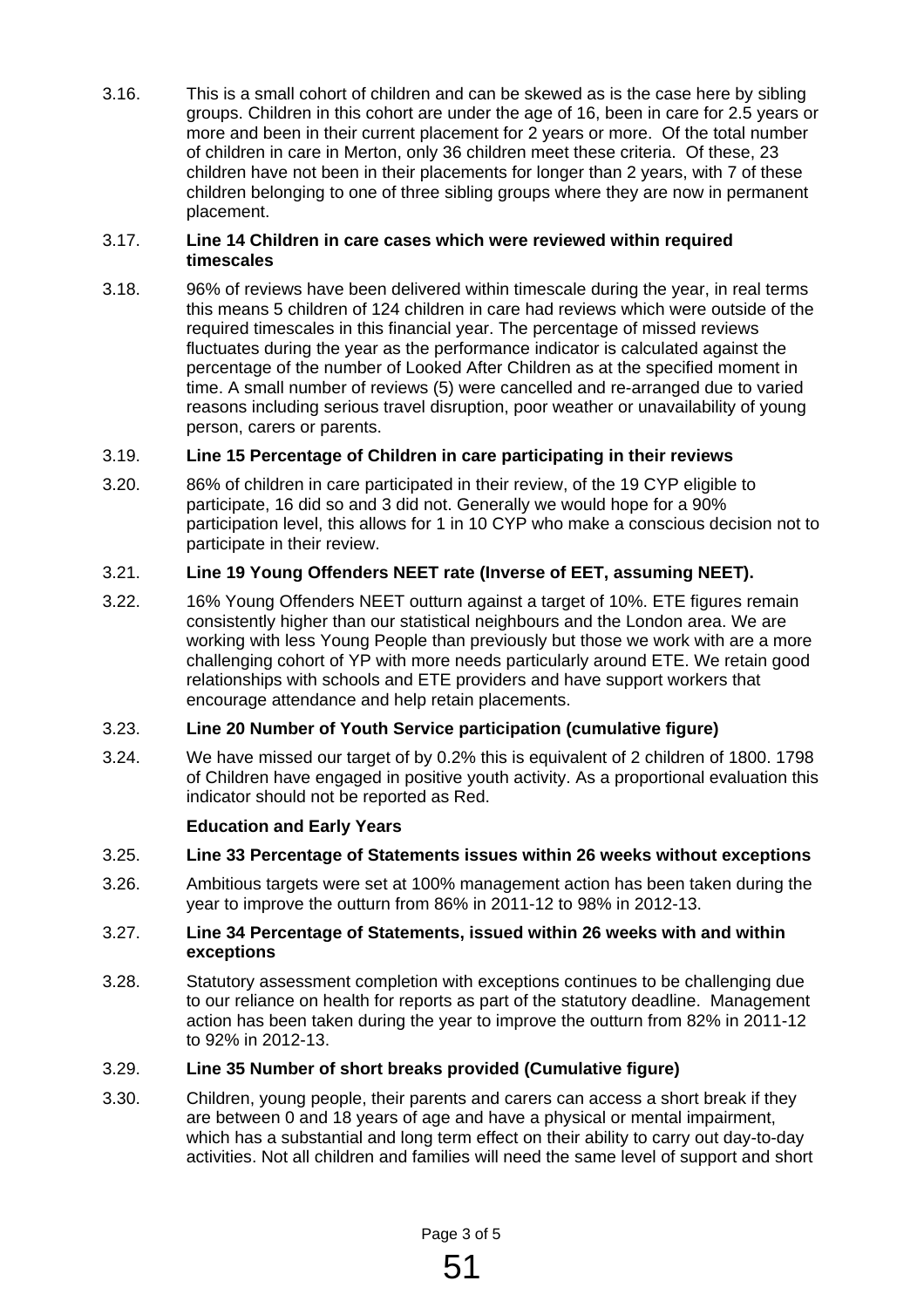breaks, some will need more than others because of the nature of their child's disability and its severity. Some families may need more support because of their individual family circumstances. This makes it difficult to profile the numbers of short breaks likely to take place at any given time of the year.

# **4. PERFORMANCE MONITORING 2013 – 14**

- 4.1. The 2013-14 performance indicator framework is presented in appendix two. As requested by Members no amendments have been made to the indicator set, except for two indicators. These have been amended only to reflect changes in Children Social Care practice nationally.
- 4.2. The performance indicators reporting timeliness of completing Initial and Core assessments have been removed in exchange for an equivalent indicator about Single assessments. Similarly the number of CAF's (Common Assessment Framework) indicator has been replaced with a 'number of' CASA (Common and shared assessments) indicator.
- 4.3. CSF monitor a mixture of output and outcome measures, indicators derive from statutory requirements and local monitoring needs.
- 4.4. This year performance indicators have been profiled individually based on a review of the 2012/13 actual performance and known 'seasonal' effects. This is a new approach from previous years where by monthly performance indicators were profiled equally over 12 months and quarterly equally over four segments.
- 4.5. Where appropriate performance indicators have been allocated a deviation allowance, this approach has become a best practice to demonstrate acceptable levels of performance. During 2012/13 all PI's were allocated a deviation of 0% with the exception of one indicator. This approach combined with the simple approach to monthly/quarterly performance profiling is likely to have led to undue concern over Amber/Red indicators during the year.
- 4.6. Each deviation where adopted has been carefully considered taking in to account, previous performance and where relevant national or London wide performance comparisons. It is felt that the deviations and profiles adopted for 2013/14 will provide a challenging yet realistic approach to performance management.
- 4.7. Where possible London and National benchmarking has been added along side last years outturn. Although performance benchmarking is useful the department will continue to triangulate performance data, quality assurance audit activity to more holistically monitor how the needs of diverse and vulnerable groups are met and target improvements where necessary.

## 4.8. **Performance reporting April 2012-13**

## 4.9. **Line 12 Stability of placements of Children in care, length of placement (Red)**

4.10. Children in this cohort are under the age of 16, been in care for 2.5 years or more and been in their current placement for 2 years or more. Of the total number of children in care in Merton, only 42 children meet these criteria. Of these, 25 children have not been in their placements for longer than 2 years.

## **5. ALTERNATIVE OPTIONS**

5.1. The panel's scrutiny work programme is determined by the members of the panel.

## **6. CONSULTATION UNDERTAKEN OR PROPOSED**

- 6.1. The panel have agreed to consider the performance report on an annual basis.
- **7. TIMETABLE**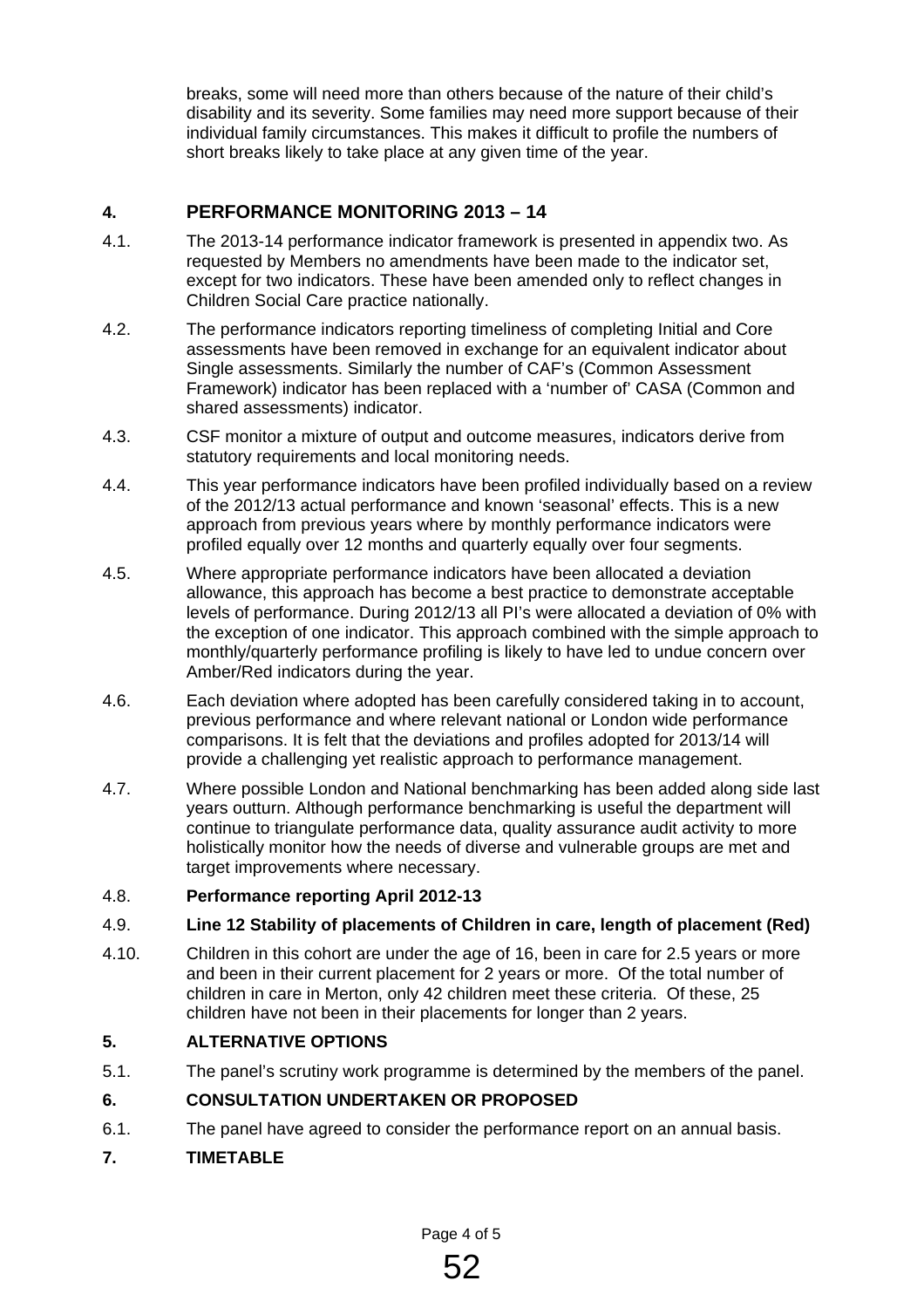7.1. None relating to this covering report.

# **8. FINANCIAL, RESOURCE AND PROPERTY IMPLICATIONS**

8.1. None relating to this covering report.

# **9. LEGAL AND STATUTORY IMPLICATIONS**

9.1. None relating to this covering report.

# **10. HUMAN RIGHTS, EQUALITIES AND COMMUNITY COHESION IMPLICATIONS**

10.1. None relating to this covering report.

# **11. CRIME AND DISORDER IMPLICATIONS**

11.1. None relating to this covering report.

# **12. RISK MANAGEMENT AND HEALTH AND SAFETY IMPLICATIONS**

12.1. None relating to this covering report.

## **13. APPENDICES – THE FOLLOWING DOCUMENTS ARE TO BE PUBLISHED WITH THIS REPORT AND FORM PART OF THE REPORT**

- Appendix 1: Performance framework year end 2012-13
- Appendix 2: Performance framework 2013-14

# **14. BACKGROUND PAPERS**

14.1. None.

Page 5 of 5

53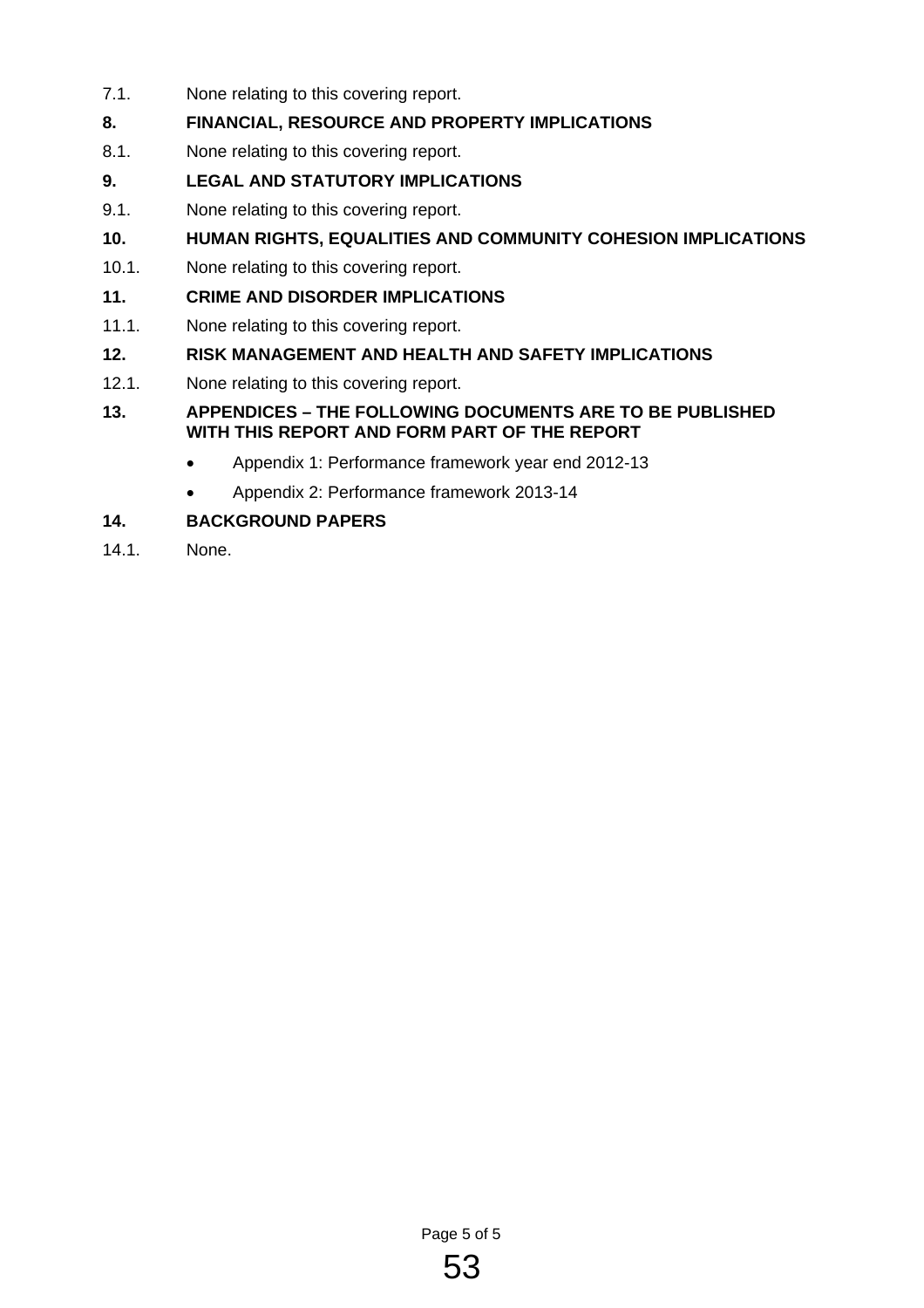This page is intentionally blank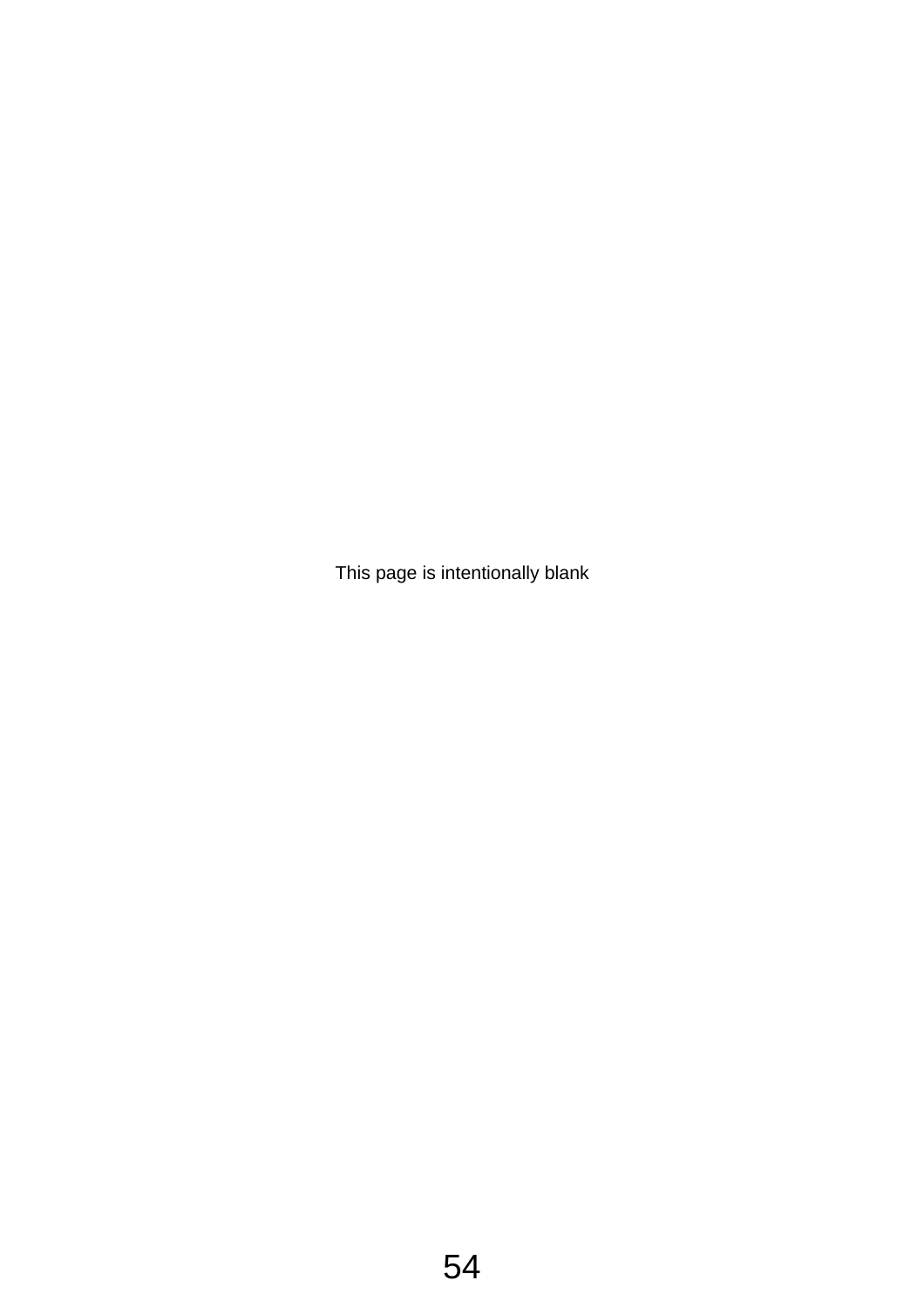**NTS** No target set<br>YTD Year to date<br>\* 10/11 Academic Year **NTS** No target set **YTD** Year to date

| CYP Overview and Scrutiny Panel - Performance Index March 2013                                                                                                                                                                                       |                              |                         |                           |                |                                      |                                 |                              |                      |                                 |               |                                                    |                         |     |                                              |                              |                                   |                                                                                                                                                                                                                                            |                           |
|------------------------------------------------------------------------------------------------------------------------------------------------------------------------------------------------------------------------------------------------------|------------------------------|-------------------------|---------------------------|----------------|--------------------------------------|---------------------------------|------------------------------|----------------------|---------------------------------|---------------|----------------------------------------------------|-------------------------|-----|----------------------------------------------|------------------------------|-----------------------------------|--------------------------------------------------------------------------------------------------------------------------------------------------------------------------------------------------------------------------------------------|---------------------------|
| Indicator                                                                                                                                                                                                                                            | Target 2012-2013             | 2011-12 Outturn         | Quarter 1                 | ξ              | August                               | September                       | Quarter 2                    | October              | November                        | December      | January<br>Quarter 3                               | February                |     | March                                        | Quarter 4                    | Traffic Light                     | Notes                                                                                                                                                                                                                                      | Numbers to support report |
| <b>Childrens Social Care</b>                                                                                                                                                                                                                         |                              |                         |                           |                |                                      |                                 |                              |                      |                                 |               |                                                    |                         |     |                                              |                              |                                   |                                                                                                                                                                                                                                            |                           |
| Numbers of CAFs<br>$\overline{a}$                                                                                                                                                                                                                    | $\stackrel{\triangle}{\geq}$ | 669                     | 145                       | 179            | 189                                  | 207                             | 207                          | 243                  | 269                             | 274           | 295<br>274                                         | 314                     | 327 |                                              | 327                          | NTS                               | Cumulative YTD                                                                                                                                                                                                                             |                           |
| % of initial assessments completed within 10 days<br>$\sim$                                                                                                                                                                                          | 90%                          | 63%                     | 81%                       | 85%            | 87%                                  | 87%                             | 87%                          | 85%                  | 82%                             | 83%           | 83%<br>83%                                         | 80%                     |     | 84%                                          | 84%                          | Red                               | ξ                                                                                                                                                                                                                                          | 739/885                   |
| % of core assessments completed within 35 days<br>$\bullet$                                                                                                                                                                                          | 80%                          | 58%                     | 71%                       | 77%            | 78%                                  | 76%                             | 76%                          | 73%                  | 70%                             | 67%           | 64%<br>67%                                         | 52%                     |     | 52%                                          | 52%                          | Red                               | ξ                                                                                                                                                                                                                                          | 279/536                   |
| $\blacktriangleleft$                                                                                                                                                                                                                                 | 100%                         | 100%                    | 100%                      | 100%           | 100%                                 | 100%                            | 100%                         | 100%                 | 100%                            | 100%          | 100%<br>100%                                       | $99\%$                  |     | 100%                                         | 100%                         | Green                             | Monthly                                                                                                                                                                                                                                    |                           |
| ю                                                                                                                                                                                                                                                    | 100%                         | $99\%$                  | 100%                      | $99\%$         | 99%                                  | $99\%$                          | $99\%$                       | 98%                  | 96%                             | $96\%$        | 97%<br>$96\%$                                      | 97%                     |     | 97%                                          | 97%                          | $\mathbb{R}^d$                    | È                                                                                                                                                                                                                                          |                           |
| 4 % of Children with a Child Protection Plan with allocated a social worker<br>5 Protection Plans<br>6 % of Children with Child Protection Plans visits due completed on time<br>6 % of Children with Child Protection Plans visits due<br>$\bullet$ | 94%                          | 93%                     | 99%                       | 97%            | 87%                                  | 93%                             | 93%                          | 96%                  | 91%                             | 84%           | 94%<br>84%                                         | 76%                     |     | 85%                                          | 85%                          | Red                               | Monthly                                                                                                                                                                                                                                    | 127/149 (2 x no visit)    |
| CP Plan for the Second<br>$\blacktriangleright$                                                                                                                                                                                                      | 10%                          | $8\%$                   | 6% (2/33)                 | 4% (2/56)      | 12% (9/74)                           | 11% (9/81)                      | 11% (9/81)                   | 10% (9/91)           | 8% (9/110)                      | 9% (11/118)   | $9.8\%$ (13/132)<br>9% (11/118)                    | 11.2% (16/143)          |     | 10.6% (17/161)                               | 10.6% (17/161)               | $\mathbf{Re}$                     | Cumulative YTD                                                                                                                                                                                                                             |                           |
| % of Children in Care with allocated social worker<br>$\infty$                                                                                                                                                                                       | 100%                         | 100%                    | 100%                      | 100%           | 100%                                 | 100%                            | 100%                         | 100%                 | 100%                            | 100%          | 100%<br>100%                                       | 100%                    |     | 100%                                         | 100%                         | Green                             | Ê                                                                                                                                                                                                                                          |                           |
| Children in Care rate per 10,000<br>თ                                                                                                                                                                                                                | $\lessgtr$                   | 30.04                   | 28.87                     | 30.04          | 30.97                                | 30.74                           | 30.74                        | 29.34                | 30.27                           | 28.64         | 28.87<br>28.64                                     | 30.27                   |     | 32.60                                        | 32.60                        | NTS                               | End of the month snapshot                                                                                                                                                                                                                  |                           |
| Number of Special Guardianship Orders<br>$\hat{\mathbf{r}}$                                                                                                                                                                                          |                              | $\boldsymbol{\infty}$   | $\circ$                   | $\circ$        | $\circ$                              | $\circ$                         | $\circ$                      | $\circ$              | $\circ$                         | $\circ$       | $\sim$<br>$\circ$                                  | $\mathfrak{S}$          |     | $\boldsymbol{\mathsf{\scriptstyle{\infty}}}$ | $\mathfrak{S}$               |                                   | Cumulative YTD                                                                                                                                                                                                                             |                           |
| Number of Adoptions<br>$\overline{\tau}$                                                                                                                                                                                                             | 57                           | $\circ$                 | $\boldsymbol{\sim}$       | $\mathfrak{S}$ | $\boldsymbol{\upsigma}$              | $\blacktriangleleft$            | $\blacktriangleleft$         | $\blacktriangleleft$ | $\blacktriangleleft$            | $\mathfrak o$ | Ю<br>$\mathfrak{g}$                                | LO                      |     | LO                                           | ю                            | Red                               | Cumulative YTD                                                                                                                                                                                                                             |                           |
| number of moves (3 or<br>$\tilde{\mathbf{u}}$                                                                                                                                                                                                        | 11%                          | 14%                     | 1%                        | $6\%$          | $9\%$                                | 10%                             | 10%                          | 12%                  | 14%                             | 15%           | 16%<br>15%                                         | 17%                     |     | 16%                                          | 16%                          | Red                               | Ê                                                                                                                                                                                                                                          | 22/140                    |
| length of placement<br>NI 62 - Stability of placements of Children in care -<br>more moves in the year)<br>NI 63 - Stability of placements of Children in care -<br>$\ddot{\mathbf{c}}$                                                              | 72%                          | 68%                     | 69%                       | 64%            | 67%                                  | 68%                             | 68%                          | 67%                  | 64%                             | 64%           | 66%<br>64%                                         | 66%                     |     | 64%                                          | 64%                          | $\mathbf{Re}$                     | End of the month snapshot                                                                                                                                                                                                                  | 23/36                     |
| V<br>M 66 - Children in care cases which were reviewed within required<br>timescales<br>$\frac{4}{5}$                                                                                                                                                | 100%                         | 97%                     | 98%                       | 98%            | 99%                                  | 99%                             | 99%                          | 98%                  | 99%                             | 98%           | 98%<br>98%                                         | 96%                     |     | 96%                                          | 96%                          | $\mathbb{R}^d$                    | F                                                                                                                                                                                                                                          |                           |
| % of Children in care participating in their reviews<br>15                                                                                                                                                                                           | 100%                         | 88%                     | 91%                       | 91%            | 83%                                  | 100%                            | 89%                          | 100%                 | 93%                             | 100%          | 90%<br>89%                                         | 84%                     |     | $90\%$                                       | 86%                          | Red                               | Monthly with Quarter YTD                                                                                                                                                                                                                   |                           |
| NI 61 - Timeliness of adoption placements post best interest decision<br>۴,                                                                                                                                                                          | 70%                          | 67% (6/9)               | 100%                      | 100%           | 100%                                 | 100%                            | 100%                         | 100%                 | 100%                            | 100%          | 100%<br>100%                                       | 100%                    |     | 100%                                         | 100%                         | Green                             | ĔБ                                                                                                                                                                                                                                         |                           |
| <b>Youth Inclusion</b>                                                                                                                                                                                                                               |                              |                         |                           |                |                                      |                                 |                              |                      |                                 |               |                                                    |                         |     |                                              |                              |                                   |                                                                                                                                                                                                                                            |                           |
| NI 19 - Rates of Re-offending per 100 offenders<br>17                                                                                                                                                                                                | TBC                          | $\lessgtr$              | $\frac{0}{1}$             |                |                                      |                                 | $\ddot{ }$ .                 |                      |                                 |               | $\ddot{ }$                                         |                         |     |                                              | 0.9                          | $\stackrel{\blacktriangle}{\geq}$ | Measure being redefined                                                                                                                                                                                                                    |                           |
| Number of First Time Entrants to the Youth Justice System (aged 10-17) - C<br>$\frac{8}{3}$                                                                                                                                                          | 125                          | 601                     | $\rm 20$                  | 25             | $\overline{\widetilde{\mathcal{C}}}$ | 39                              | 88                           | 42                   | $47$                            | 58            | යි<br>$\mathbb{S}^3$                               | $\mathcal{L}$           |     | 77                                           | $\overline{7}$               | Green                             | ξ                                                                                                                                                                                                                                          |                           |
| Young Offenders NEET rate<br><b>e</b>                                                                                                                                                                                                                | 10%                          | 10%                     | 13.5%                     |                |                                      |                                 | 16.7%                        |                      |                                 |               | 8.0%                                               |                         |     |                                              | 16.0%                        | $\overline{\text{Re}}$            | Monthly<br>Inverse of EET (assuming NEET)                                                                                                                                                                                                  |                           |
| Youth Service: Participation - Cumulative<br>$\mathbf{S}$                                                                                                                                                                                            | 1800                         | 2030                    | 460                       |                |                                      |                                 | 707                          |                      |                                 |               | 1011                                               |                         |     |                                              | 1798                         | Red                               | È                                                                                                                                                                                                                                          |                           |
| Youth Justice Caseload per worker<br>$\overline{\mathbf{z}}$                                                                                                                                                                                         | $\hbox{^{20}}$               | $15$                    | $\frac{5}{2}$             |                |                                      |                                 | $\dot{z}$                    |                      |                                 |               | $\frac{1}{2}$                                      |                         |     |                                              | $\frac{5}{2}$                | Green                             | Monthly                                                                                                                                                                                                                                    |                           |
| Education including early years                                                                                                                                                                                                                      |                              |                         |                           |                |                                      |                                 |                              |                      |                                 |               |                                                    |                         |     |                                              |                              |                                   |                                                                                                                                                                                                                                            |                           |
| Secondary School Persistent absence (LA) 15% threshold<br>し<br>これの                                                                                                                                                                                   | $\lessgtr$                   | 4.6%* (20% Thres)       |                           |                | 9.0%                                 |                                 |                              |                      |                                 |               |                                                    |                         |     |                                              |                              | ÎЯ                                | Annual Measure                                                                                                                                                                                                                             |                           |
| 15%<br>cademies),<br>Secondary School Persistent absence (includes ad<br>threshold<br>23                                                                                                                                                             |                              |                         |                           |                | 9.3%                                 |                                 |                              |                      |                                 |               |                                                    |                         |     |                                              |                              | NTS                               | Annual Measure                                                                                                                                                                                                                             |                           |
|                                                                                                                                                                                                                                                      | $\lessgtr$                   | 4.5%* (20% Thres)       |                           |                |                                      |                                 |                              |                      |                                 |               |                                                    |                         |     |                                              |                              |                                   |                                                                                                                                                                                                                                            |                           |
| % of Pupil Exclusions Fixed - Secondary<br>24                                                                                                                                                                                                        | $\stackrel{\triangle}{\geq}$ | 13%                     |                           |                | 11.5% (889)                          |                                 |                              |                      |                                 |               |                                                    |                         |     |                                              |                              | NТS                               | Annual Measure                                                                                                                                                                                                                             |                           |
| % of BME Pupil Exclusions Fixed - Secondary<br>25                                                                                                                                                                                                    | $\stackrel{\triangle}{\geq}$ | $12.9\%$ *              |                           |                | 10.14% (486)                         |                                 |                              |                      |                                 |               |                                                    |                         |     |                                              |                              | NTS                               | Annual Measure                                                                                                                                                                                                                             |                           |
| % of Pupil Exclusions Fixed - Primary<br>$\mathbf{26}$                                                                                                                                                                                               | $\lessgtr$                   | $0.79\%$ *              |                           |                | $0.6\%$ (87)                         |                                 |                              |                      |                                 |               |                                                    |                         |     |                                              |                              | NTS                               | Annual Measure                                                                                                                                                                                                                             |                           |
| % of BME Pupil Exclusions Fixed - Primary<br>$\mathbf{z}$                                                                                                                                                                                            | $\stackrel{\triangle}{\geq}$ | $0.47\%$ *              |                           |                | $0.6\%$ (56)                         |                                 |                              |                      |                                 |               |                                                    |                         |     |                                              |                              | NТS                               | Annual Measure                                                                                                                                                                                                                             |                           |
| Number/% of Permanent Exclusions - Secondary<br>$\mathbf{^{28}}$                                                                                                                                                                                     | $\frac{1}{2}$                | $0.31\%$ *              | $0.14\%$ (11)             | 0.14%(11)      | $0.16\%$ (12)                        | $0\%$ $(0)$                     | $0\%$ (0)                    | 0% (0)               | 0.04%(3)                        | $0.04%$ (3)   | $0.04\%$ (3)<br>$0.04\%$ (3)                       | $0.04%$ (3)             |     | $0.09\%$ (6)                                 | $0.09%$ (6)                  | Green                             |                                                                                                                                                                                                                                            |                           |
| Number/% of BME Pupil Exclusions Permanent - Secondary<br>$\mathbf{g}$                                                                                                                                                                               | $\lessgtr$                   | $0.27\%$ *              | 0.13% (6)                 | $0.13%$ (6)    | 0.15% (7)                            | $\stackrel{\triangle}{\geq}$    | $\stackrel{\triangle}{\geq}$ | $\lessgtr$           | 0.02%(1)                        | $0.02\%$ (1)  | $0.02\%$ (1)<br>$0.02\%$ (1)                       | 0.02%(1)                |     | 0.04% (2)                                    | 0.04% (2)                    | NTS                               |                                                                                                                                                                                                                                            |                           |
| Number/% of Pupil Exclusions Permanent - Primary<br>$\mathbf{s}$                                                                                                                                                                                     | 0% (0)                       | $0\% (0)^*$             | 0% (0)                    | 0% (0)         | $0\%$ $(0)$                          | 0% (0)                          | 0% (0)                       | 0% (0)               | $0\%$ $(0)$                     | 0% (0)        | $0\%$ (0)<br>$0\%$ (0)                             | $0\%$ (0)               |     | $0\%$ (0)                                    | 0% (0)                       | Green                             |                                                                                                                                                                                                                                            |                           |
| Number/% of BME Pupil Exclusions Permanent - Primary<br>$\overline{\kappa}$                                                                                                                                                                          | $\stackrel{\leq}{\geq}$      | $\lessgtr$              | $\lessgtr$                | $\lessgtr$     | $\lessgtr$                           | $\lessgtr$                      | $\lessgtr$                   | $\lessgtr$           | $\stackrel{\textstyle <}{\geq}$ | $\lessgtr$    | $\lessgtr$<br>$\lessgtr$                           | $\lessapprox$           |     | $\lessapprox$                                | $\lessgtr$                   | kц                                | August End of Acad. Yr YTD. September start<br>August End of Acad. Yr YTD. September start<br>August End of Acad. Yr YTD. September start<br>August End of Acad. Yr YTD. September start<br>August End of Acad. Yr No P. Excl. has complet |                           |
| Number of managed moves - Primary<br>$\boldsymbol{\mathsf{32}}$                                                                                                                                                                                      | $\lessgtr$                   | $\overline{\mathbf{A}}$ | 4                         | 4              | 4                                    | $\stackrel{\textstyle <}{\geq}$ | $\lessgtr$                   | $\lessgtr$           | $\stackrel{\textstyle<}{\ge}$   | $\lessgtr$    | $\stackrel{\leq}{\geq}$<br>$\stackrel{\leq}{\geq}$ | $\stackrel{\leq}{\geq}$ |     | $\stackrel{\leq}{\geq}$                      | $\stackrel{\triangle}{\geq}$ | NTS                               | Cumulative YTD Academic Year<br>Arrangements made by headteachers not<br>formally noted unless as avoidance of exclusions<br>YTD 2 under coated                                                                                            |                           |
| Statements issued within 26 weeks without exceptions<br>33                                                                                                                                                                                           | 100%                         | 86.7%                   | 100%                      |                |                                      |                                 | 98.0%                        |                      |                                 |               | 98.0%                                              |                         |     |                                              | 98%                          | Red <sub>.</sub>                  | Cumulative YTD Academic Year                                                                                                                                                                                                               | 118/121                   |
| Statements issued within 26 weeks with and without exceptions<br>$\boldsymbol{z}$                                                                                                                                                                    | 95%                          | 82.6%                   | 91%                       |                |                                      |                                 | 90.0%                        |                      |                                 |               | 92.0%                                              |                         |     |                                              | 92%                          | <b>Red</b>                        | Cumulative YTD Academic Year                                                                                                                                                                                                               | 131/143                   |
| Provision of Short Breaks - cumulative<br>35                                                                                                                                                                                                         | 520                          | 519                     |                           |                |                                      |                                 | 290                          |                      |                                 |               | 325                                                |                         |     |                                              | 363                          | Red                               | Cumulative YTD Academic Year                                                                                                                                                                                                               |                           |
| SEN Statements Applied for (No. of Referrals Received for Assessment Par<br>$\bf s$                                                                                                                                                                  | $\stackrel{\triangle}{\geq}$ | $\stackrel{\leq}{\geq}$ | ${\tt S}0$                | 7              | 76                                   | $\frac{8}{4}$                   | 24                           | 8                    | 112                             | $\frac{5}{2}$ | 142<br>$\frac{131}{2}$                             | 154                     |     | 175                                          | 175                          | YГS                               | Cumulative YTD                                                                                                                                                                                                                             |                           |
| SEN Statements Issued<br>$\overline{\mathfrak{s}}$                                                                                                                                                                                                   | $\widetilde{\mathbb{Y}}$     | 132                     | $\mathfrak F$             | 54             | 59                                   | 77                              | $\overline{z}$               | 85                   | 103                             | 120           | 126<br>120                                         | 135                     |     | 141                                          | 141                          | NTS                               | Cumulative YTD                                                                                                                                                                                                                             |                           |
| $\overline{\phantom{a}}$                                                                                                                                                                                                                             | 100%                         | 100%                    | 100%                      | 100%           | 100%                                 | 100%                            | 100%                         | 100%                 | 100%                            | 100%          | 100%<br>100%                                       | 100%                    |     | 100%                                         | 100%                         | Green                             | Cumulative YTD                                                                                                                                                                                                                             |                           |
| Childrens Centres Inspections good or outstanding<br>איסטרומפוסיים אפשר שמותפשט ארכאות ופשות המשפט באופן הייסטומפוסים והסור מופשט טו<br>deprivation (IDACI 30%) whose families have accessed children's centre<br>39                                 | 73%                          | 67.8%                   | 40.5%                     |                |                                      |                                 | 54.1%                        |                      |                                 |               | 64.9%                                              |                         |     |                                              | 73.9%                        | Green                             | Cummulative YTD                                                                                                                                                                                                                            |                           |
| <b>Road Accidents</b>                                                                                                                                                                                                                                |                              |                         |                           |                |                                      |                                 |                              |                      |                                 |               |                                                    |                         |     |                                              |                              |                                   |                                                                                                                                                                                                                                            |                           |
|                                                                                                                                                                                                                                                      |                              |                         | 0/2/19<br>January to June |                |                                      |                                 |                              |                      |                                 |               |                                                    |                         |     |                                              |                              | NTS                               |                                                                                                                                                                                                                                            |                           |
| CYP Road accidents - reported incidents Fatal/Serious/Slight<br>$\frac{1}{2}$                                                                                                                                                                        | $\lessgtr$                   |                         |                           |                |                                      |                                 |                              |                      |                                 |               |                                                    |                         |     |                                              |                              |                                   | January -June data                                                                                                                                                                                                                         |                           |

\* 10/11 Academic Year